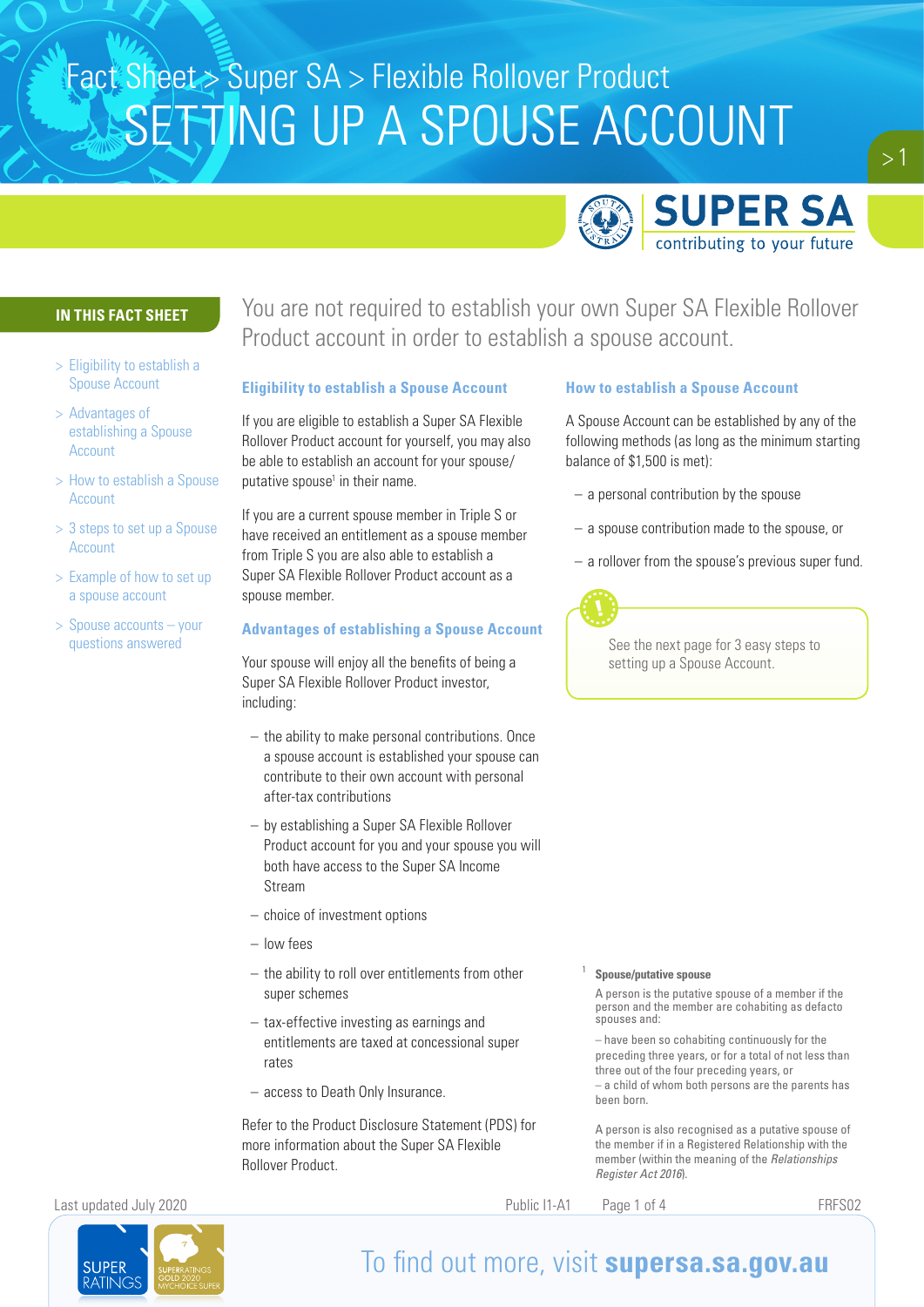

### **IN THIS FACT SHEET**

- > Eligibility to establish a Spouse Account
- > Advantages of establishing a Spouse Account
- > How to establish a Spouse Account
- > 3 steps to set up a Spouse Account
- > Example of how to set up a spouse account
- > Spouse accounts your questions answered

### **3 steps to set up a Spouse Account**

### **Step 1**

Read the Super SA Flexible Rollover Product PDS to decide whether you would like to create a spouse account for your spouse or de facto. You may also wish to:

- attend a Super SA pre-retirement workshop
- seek the assistance of a professional financial adviser
- consult with a Centrelink Financial Information Service (FIS) officer on 13 23 00 about your Centrelink entitlements
- consult with the Australian Taxation Office on the Superannuation Infoline on 13 10 20 for super tax issues relating to your particular circumstances.

### **Step 2**

Your spouse/putative spouse will need to complete both the *Application to Purchase* form and *Investor Contribution* form at the back of the Super SA Flexible Rollover Product PDS.

Ensure your SA public sector scheme member details are provided at the bottom of "1. Personal Details" of the *Application to Purchase* form.

The accompanying payment (minimum deposit of \$1,500) needs to be made electronically via Electronic Funds Transfer (EFT) prior to sending the *Application to Purchase* form to Super SA.

For the account details for the payment contact Super SA.

Please include your surname and initial when you make the EFT payment.

### **Step 3**

Once you have completed the relevant forms, send the signed originals to

Super SA − Super Products GPO Box 48 Adelaide SA 5001

Super SA will process your completed paperwork and you should receive confirmation within five working days, with the exception of rollovers. If you have requested that amounts be rolled over from other super funds it may take from four to six weeks for us to receive your funds.

Once a spouse account is established, either partner can make contributions into their respective spouse's account. Please note that Super SA cannot accept regular employer contributions into a Super SA Flexible Rollover Product Account.

### **Example of how to set up a spouse account**

### **Step 1**

David is an SA public sector employee and a member of Triple S. David decides to establish a Super SA Flexible Rollover Product account both for himself and his partner, Rachel.

### **Step 2**

Rachel is not a Super SA member as she is not an SA public sector employee and she is not a spouse member of Triple S, but

David can establish a spouse account in the Super SA Flexible Rollover Product for Rachel.

Rachel completes an *Application to Purchase* form ensuring David's Super SA member details are included at the bottom of "1. Personal Details".

Rachel also completes the *Investor Contribution* form by filling in "3. Eligible Spouse Contribution", leaving "2. Personal Contribution" blank. Rachel signs both forms.

David makes a contribution of \$1,500 by EFT for Rachel. David could have contributed more than the \$1,500 minimum if he wished, for example, to receive the full spouse contribution tax offset (see column on the next page).

Alternatively, Rachel could make an initial personal contribution of \$1,500 to establish her Spouse Account.

### **Step 3**

After making the EFT payment David and Rachel send all the signed and completed forms to Super SA.

Last updated July 2020 **FRFS02** Public I1-A1 Page 2 of 4

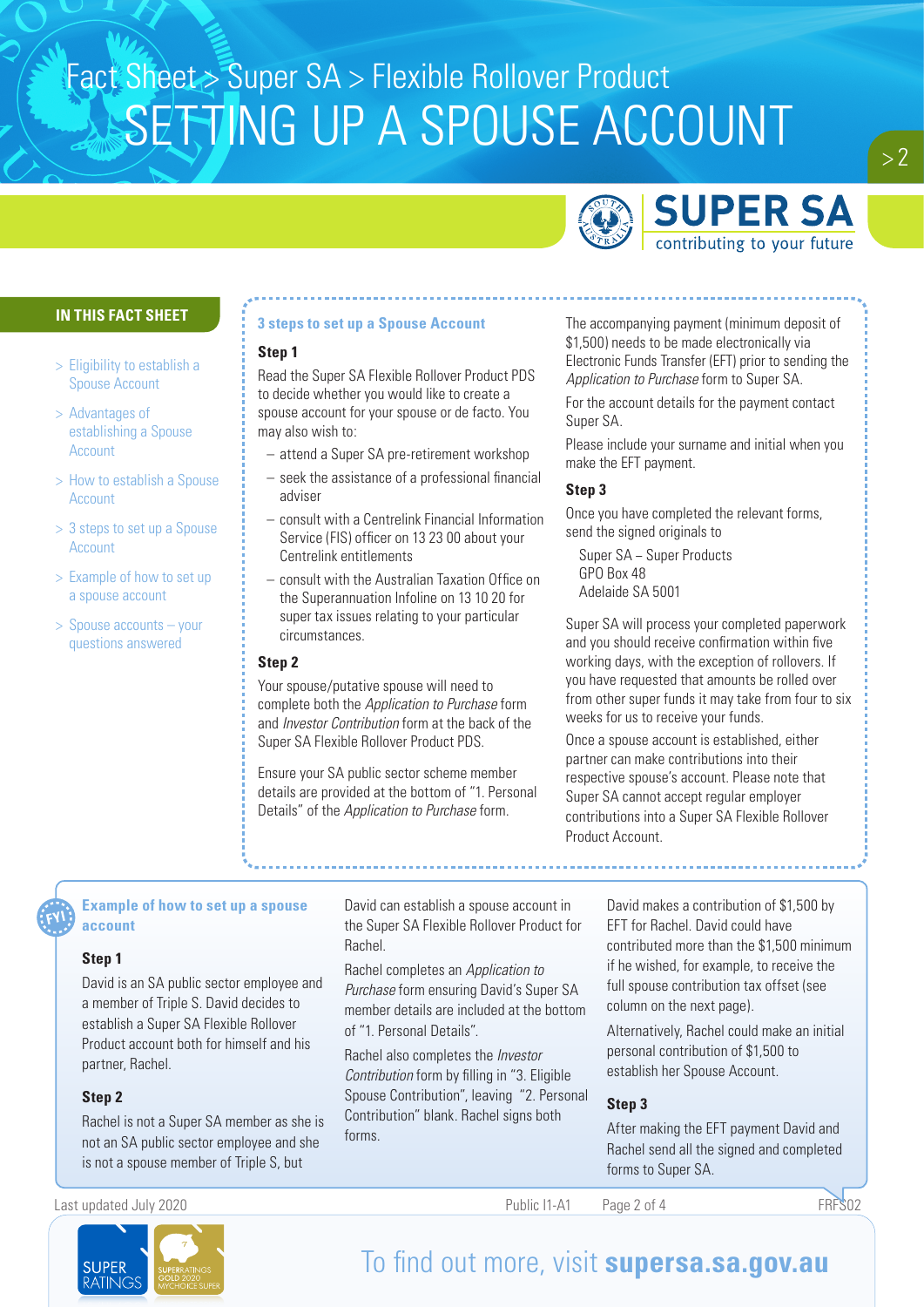

### **IN THIS FACT SHEET**

- > Eligibility to establish a Spouse Account
- > Advantages of establishing a Spouse Account
- > How to establish a Spouse Account
- > 3 steps to set up a Spouse Account
- > Example of how to set up a spouse account
- > Spouse accounts your questions answered

*Did you know...*

You do not have to establish a spouse account at the same time you establish your own Super SA Flexible Rollover Product account.

You can do so at a later date.

### **Spouse accounts – your questions answered**

### **What is the spouse superannuation contributions tax offset?**

This is an 18% tax offset that may apply if super contributions of up to \$3,000 are made on behalf of a non-employed or low income earning spouse (married or de facto) earning less than \$37,000 in assessable income plus reportable fringe benefits. For spouses earning more than \$37,000 the tax offset reduces and no offset is available when earnings exceed \$40,000. The maximum tax offset allowed is \$540.

More information about the spouse superannuation contributions tax offset can be obtained from the Australian Taxation Office (ATO) website at **www.ato.gov.au** or by phoning the Superannuation Infoline on 13 10 20.

### **What preservation conditions apply to spouse accounts?**

All contributions made to a spouse account will be preserved until the spouse reaches their Commonwealth Government preservation age. Commonwealth Government preservation age is between ages 55 and 60, depending on when they were born. Refer to the Super SA Flexible Rollover Product *Accessing your super* fact sheet and PDS for more details.

If your spouse has never worked in Australia, spouse contributions are preserved until age 65, other than for entitlements paid in the event of total and permanent disablement or death.

### **How do I make future contributions to my or my spouse's account?**

You can either make contributions via BPAY or complete a *Personal Contribution* form, make an EFT payment (making sure that you incude your Account ID, surname and initial when you make the EFT payment) and send the form to:

Super SA − Super Products GPO Box 48 Adelaide SA 5001

### **What happens to a spouse member's super if they die?**

Should the spouse member die, the entitlement will be paid as a lump sum to their spouse/putative spouse, or if there is no spouse/putative spouse, to the Estate. If they have nominated a legal personal representative (estate) then the entitlement will be paid to the Estate and distributed according to the Will or the Statutes. For more information refer to the *Binding Death Benefit Nomination - Legal Personal Representative* fact sheet.

The death entitlement is made up of:

- the balance of the Spouse Account, plus
- investment earnings, plus
- an insurance component (if any)
- minus any outstanding fees and premiums.

### **How are spouse contributions treated for tax purposes?**

Spouse contributions are included in your tax free component.

### **Can any super entitlements be transferred directly from my super account into my partner's spouse account?**

No, super entitlements cannot be split between spouses, except under the provisions of the *Family Law Act 1975*.

Generally super entitlements can only be moved from one person to another by first withdrawing the amount in cash and paying the appropriate lump sum tax liability.

Once the amount is in cash (eg held in a bank account) it may be possible to then make a contribution back into super as a spouse contribution. This may have significant tax implications and Super SA recommends that you seek financial and tax advice before undertaking such a strategy.

Last updated July 2020 **Public I1-A1** Page 3 of 4 **Public I1-A1** Page 3 of 4